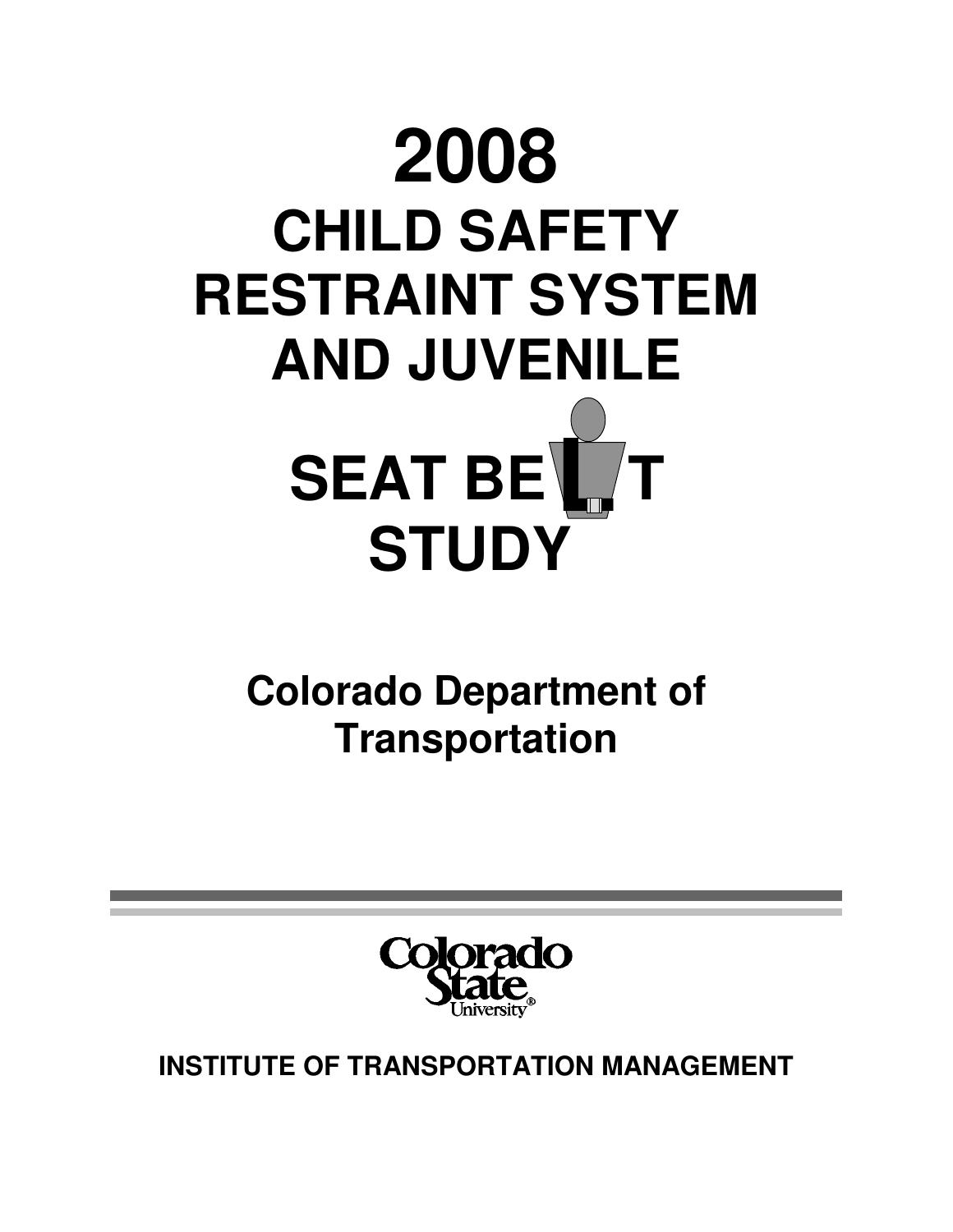# **TABLE OF CONTENTS**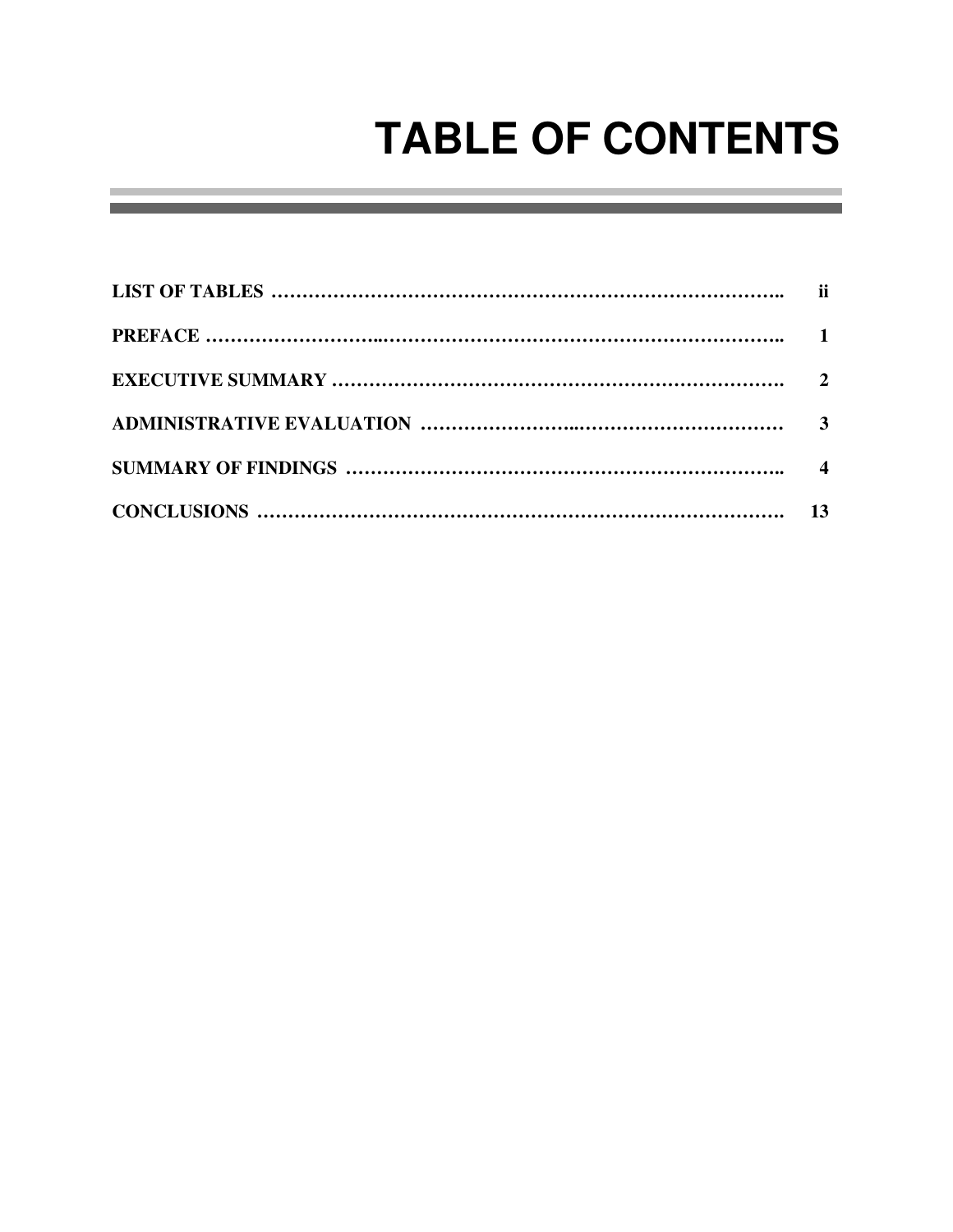# **LIST OF TABLES**

and the control of the control of the control of

| Table                   |                                                                   | Page                    |
|-------------------------|-------------------------------------------------------------------|-------------------------|
| $\mathbf{1}$            | 2007 and 2008 Estimates of Child Restraint and Juvenile Seat Belt | 7                       |
| $\overline{2}$          |                                                                   |                         |
| 3                       |                                                                   |                         |
| $\overline{\mathbf{4}}$ |                                                                   | $\overline{\mathbf{9}}$ |
| 5                       |                                                                   |                         |
| 6                       |                                                                   | 10                      |

and the control of the control of the control of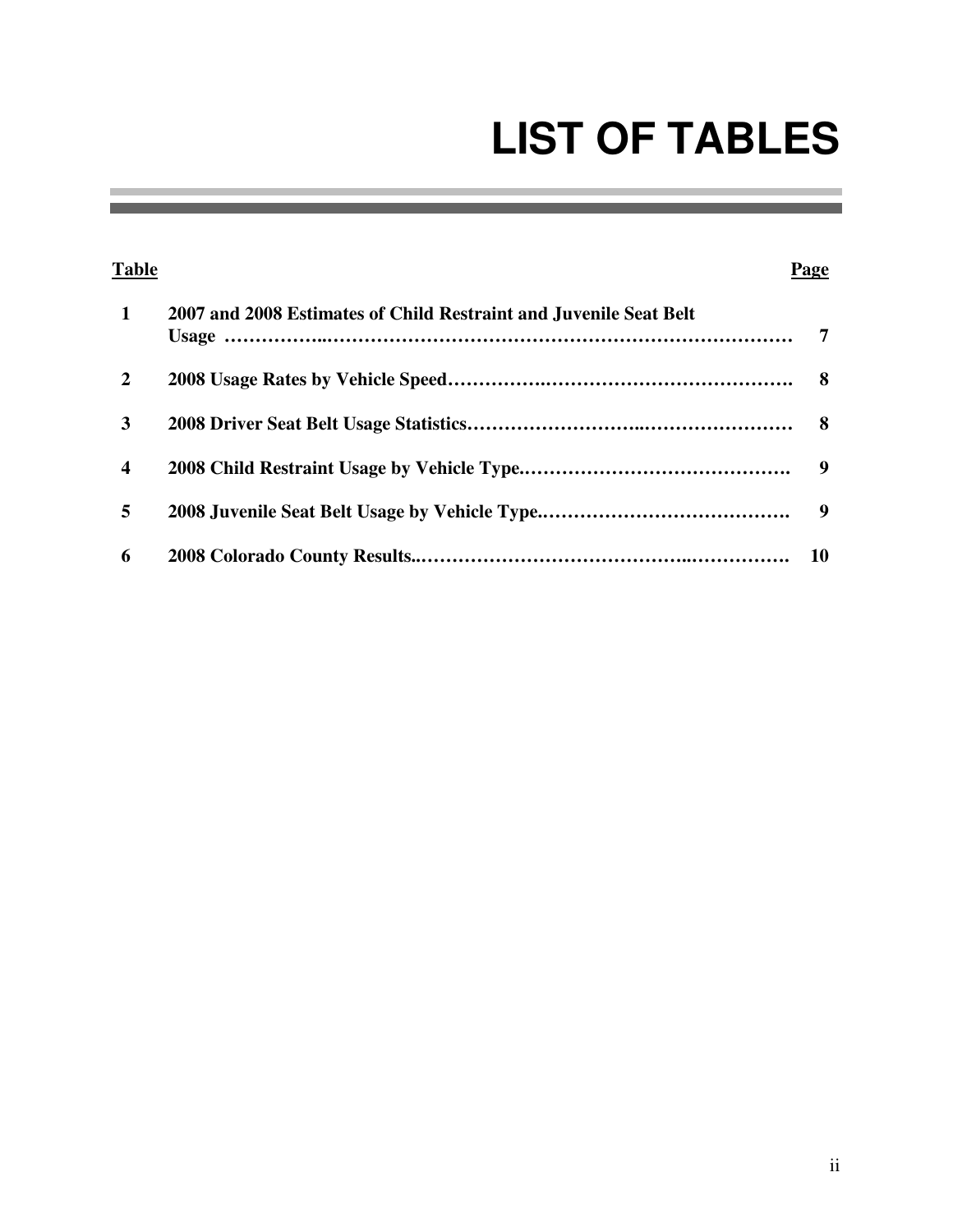# **PREFACE**

The purpose of the project was to conduct a comprehensive survey of child safety restraint system usage and seat belt usage for juveniles for the State of Colorado in 2008. Observations for child car seat and juvenile seat belt usage were conducted over a two-week period from June 15 to June 28 immediately following the 2008 Statewide Survey. The study was conducted by the Institute of Transportation Management, College of Business, Colorado State University, under the sponsorship of the Colorado Department of Transportation, Office of Transportation Safety. Observational data were collected and analyzed by the Institute of Transportation Management.

The objective of the *Child Safety Restraint System and Juvenile Seat Belt Usage Study* was to obtain an estimate of car seat usage for children (0 - 4 years) and seat belt usage for juveniles (5 - 15 years). Besides information on children and juveniles, there is also seat beat usage data on the drivers of the vehicles observed.

It is hoped that the results of this study will assist the CDOT Office of Transportation Safety in making future transportation safety program decisions.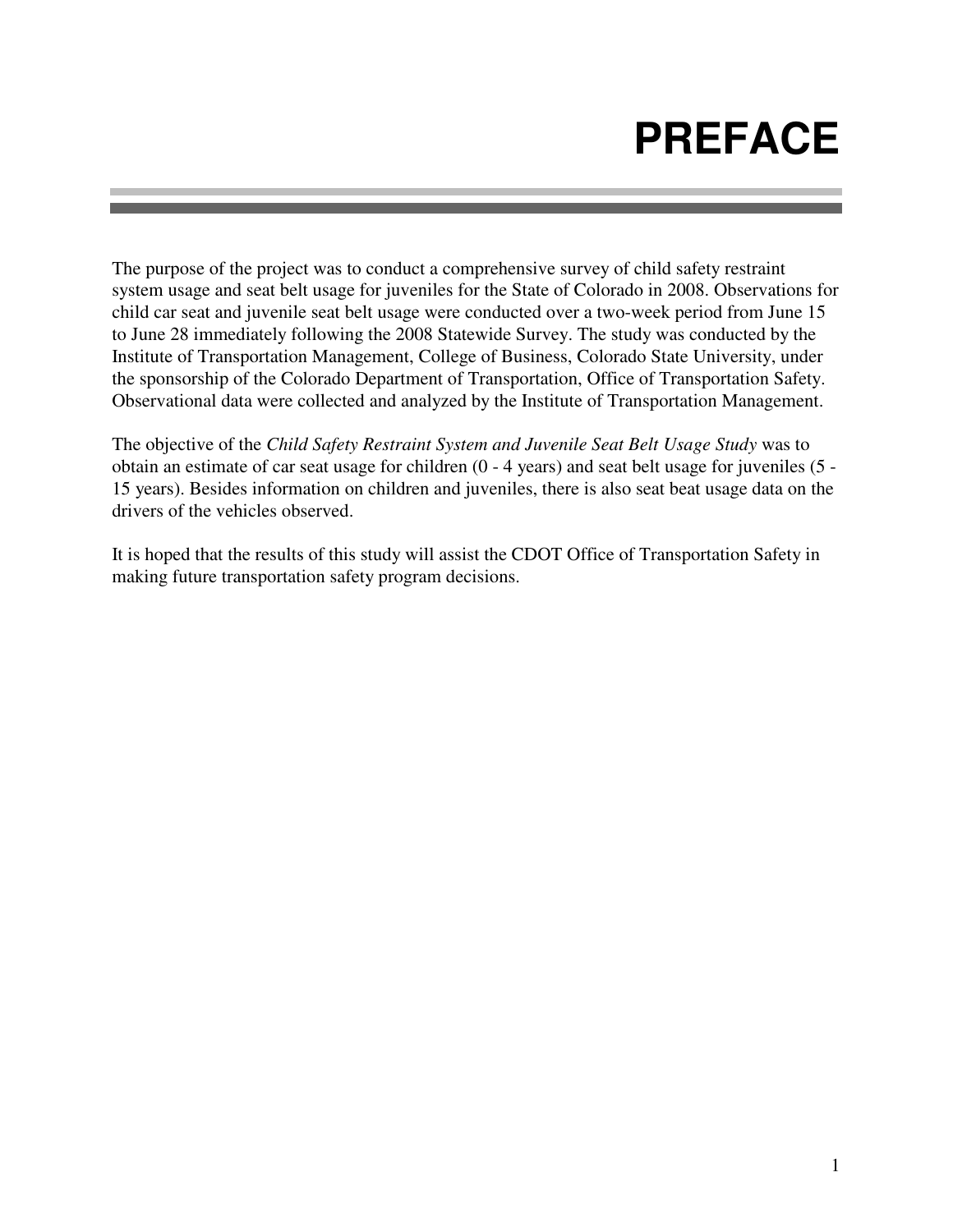# **EXECUTIVE SUMMARY**

The Institute of Transportation Management (ITM) at Colorado State University conducted a comprehensive *Study of Child Safety Restraint System (Child Car Seats) Usage and Juvenile Seat Belt Usage* during the last two weeks of June. The survey was designed to observe drivers, children (0 - 4 years), and juveniles (5 - 15 years). Vehicles included in the survey were passenger cars, trucks, vans, and SUVs. Commercial vehicles were not part of the study. Trained observers monitored 50 sites in 20 counties across the State from June 15 through June 28.

Raw data collected from the survey were entered into the SAS System database and submitted to the College of Natural Sciences Statistics Laboratory for independent analysis. The results of the analyses of the data are included herein.

The Institute of Transportation Management is pleased to have participated in the 2008 Colorado Seat Belt Usage Surveys. The design of this study is representative of the population movements and trends within the State of Colorado and thus provides a useful projection of actual seat belt usage. The data and the analyses submitted to CDOT/OTS are, to the best of my knowledge, accurate and complete.

G. James Francis Principal Investigator Institute of Transportation Management Colorado State University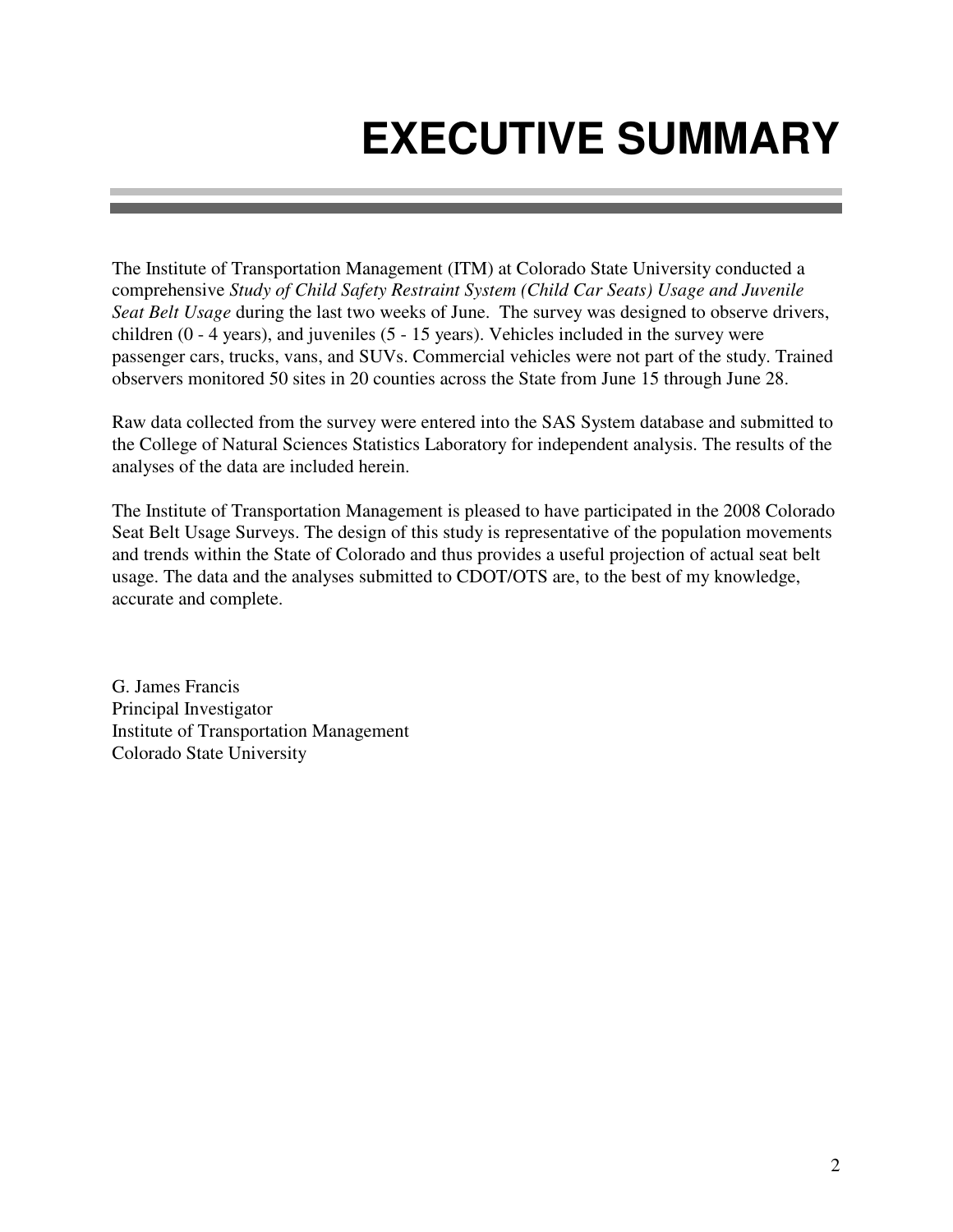# **ADMINISTRATIVE EVALUATION**

Observers and supervisors received training emphasizing the need for consistency and accuracy in data collection and the survey process. Dr. Mike Gould and Brenda Ogden were responsible for conducting the one-day training program. The observers were provided information on how to properly collect and report the data. In addition, each observer was supplied with data collection sheets, maps, site locations, and the supervisor's telephone numbers to facilitate completion of the seat belt usage survey.

The *Child Safety Restraint System and Juvenile Seat Belt Usage Study* was conducted June 15 through June 28, 2008. This phase of the study, which was carried out immediately following the *Statewide Seat Belt Study*, encompassed 50 sites across 20 counties with each site observed on two separate dates.

Overall, the project objectives were accomplished within the time horizon and budget agreed to by CDOT and ITM.

As in previous seat belt usage surveys conducted by the Institute of Transportation Management, retired Colorado State Highway Patrol Officers were used as observers whenever possible. This staffing arrangement works very well since the troopers' familiarity with interstate and state highways, as well as local and county roads and safety procedures, helps to minimize potential location issues and safety problems. The patrol officers have proven to be very conscientious and reliable and have helped strengthen the validity of the results.

The Statistics Laboratory of the College of Natural Sciences also played a significant role in this study. Besides contributing to the reliability and validity of usage estimates with statistical analyses, the Statistics Laboratory also gives the analyses independence from the survey process.

By using these two groups of independent contractors, the Institute has taken measures to ensure the integrity of the survey and analyses while involving people in the study who have the most relevant skills.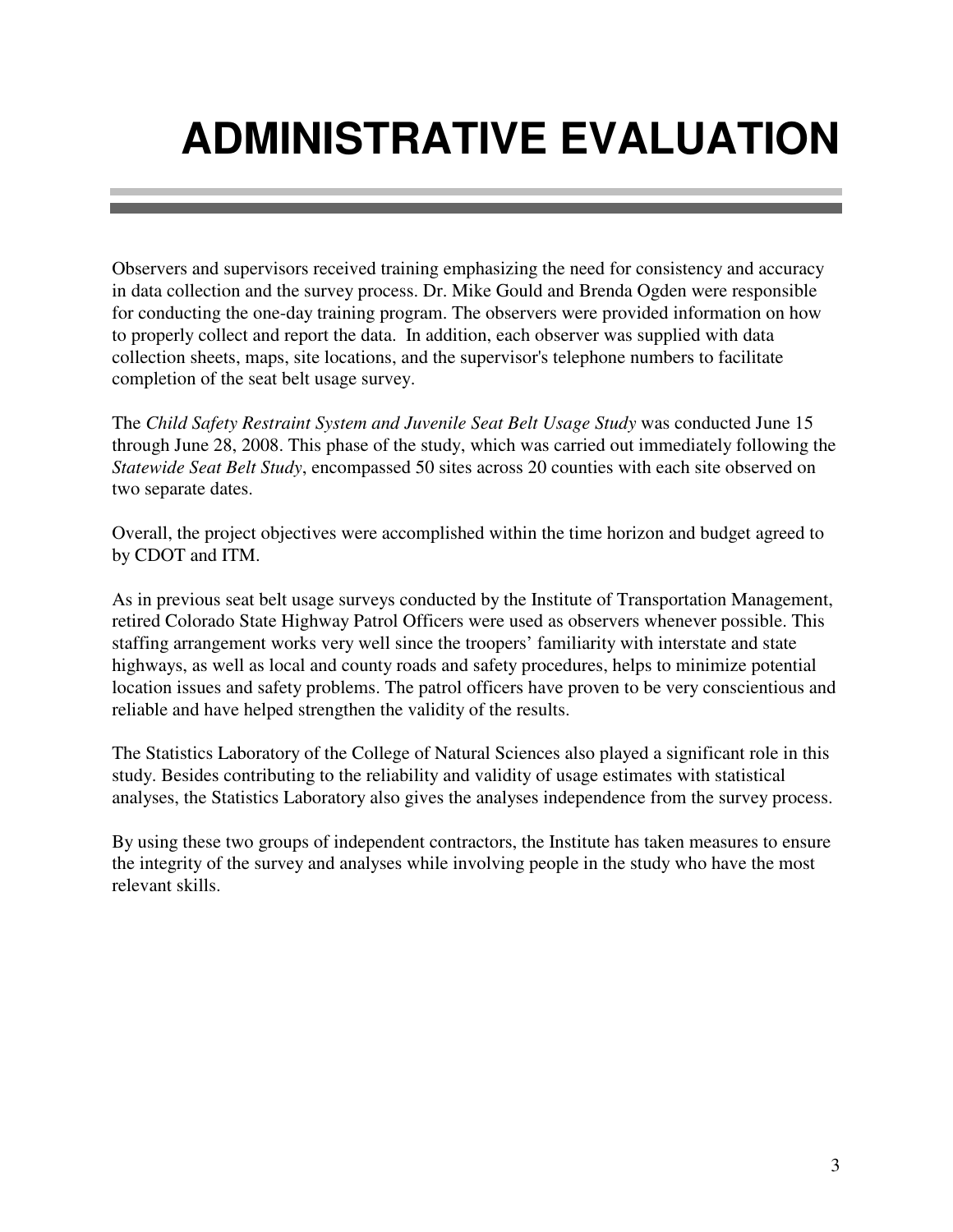# **SUMMARY OF FINDINGS**

# **Survey**

The study was conducted using observational sites selected previously by the CDOT Office of Transportation Safety and modified by the Institute of Transportation Management, Colorado State University, to reflect population growth and shifts within the State.

During this study, 8,589 vehicles were observed. The tables contained in this report detail the results of observations made at the 50 sites across 20 counties. Each of the 50 sites was observed two times over two different weeks. A summary of key findings is provided below:

#### **Children (0 - 4 years)**

- In 2008, children (0 4 years) combined front seat and rear seat restraint usage for all vehicles was 86.9. This was an improvement over last year's rate of 83.13.
- In 2008, if the vehicle was a car, the combined front seat and rear seat restraint usage for children (0 - 4 years) was 83.6. This was an improvement over last year's 77.1.

### **Juveniles (5 - 15 years)**

- In 2008, juveniles (5 15 years) combined front seat and rear seat belt usage was 71.3, which represents an improvement over the 69.69 of 2007.
- In 2008, if the vehicle was a car, the combined front seat and rear seat belt usage for juveniles (5 - 15 years) was 65.0, an increase in the usage rate from last year's 58.9.
- Just as in the Statewide Survey, trucks have the lowest usage rate (52.5) for juveniles. This represents nearly a five point drop from last year's 57.4.

### **See Table 1 for Comparative Analyses: 2007 and 2008 Estimates of Child Restraint and Juvenile Seat Belt Usage Statistics**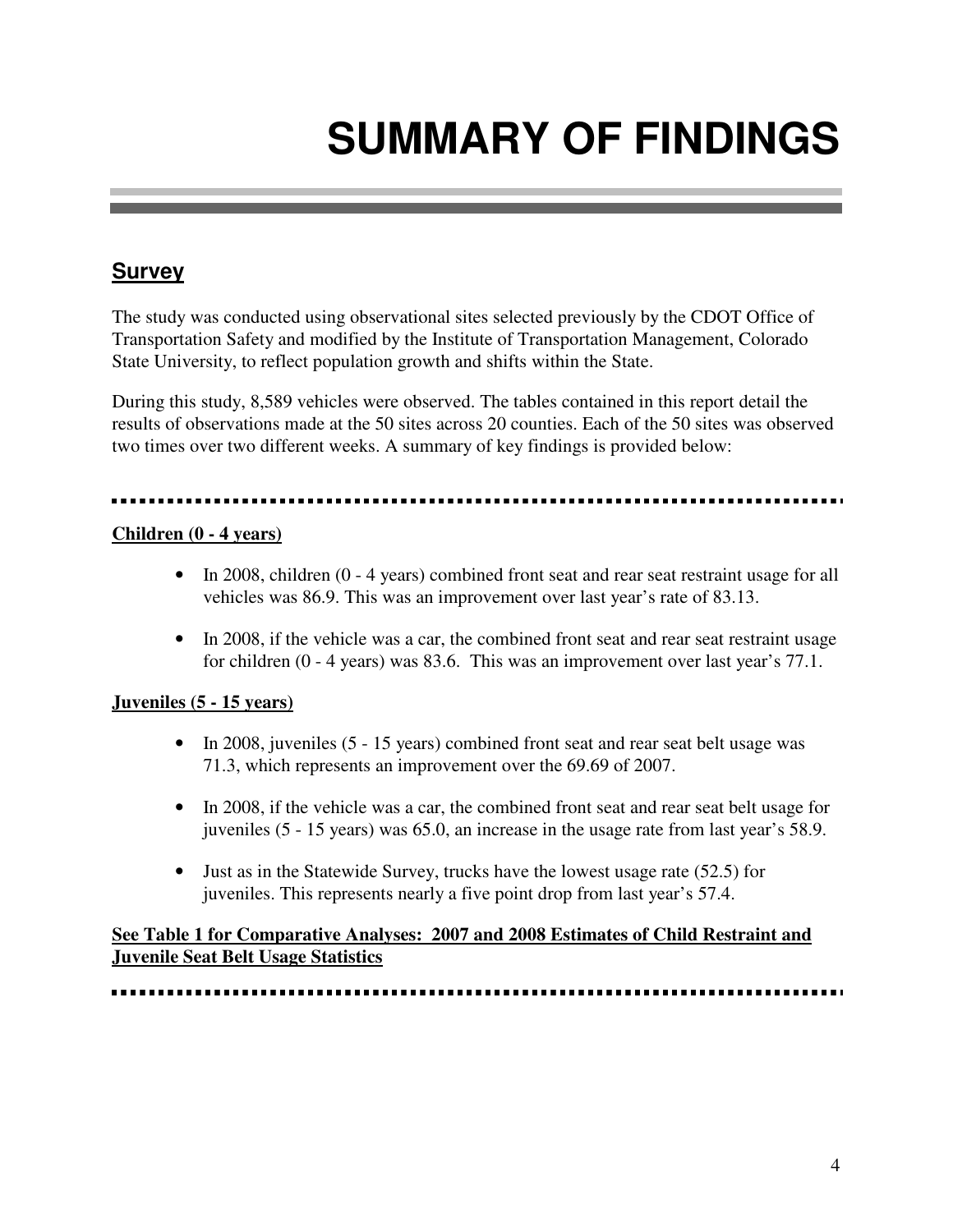### **Children (0 - 4 years)**

• When considering speed of vehicles for the child safety restraint system, the usage was 80.6 for speeds 0-30 mph and 86.8 for speeds 31-50 mph.

### **Juveniles (5 - 15 years)**

• When considering speed of vehicles for the juvenile seat belt usage rate, the usage rate was 63.0 for speeds 0-30 mph and 70.3 for speeds 31-50 mph. While this represents a drop of over five points for the lower speed, there was an improvement of over two points for the higher speeds.

### **See Table 2: 2008 Usage Rates by Vehicle Speed**

## 

- There were 8,589 total observations.
- Drivers of vans had the highest seat belt usage rate at 89.1. Trucks were the lowest with a 62.5 usage rate.
- Weekday drivers used seat belts at a slightly higher rate than weekend drivers (78.2 vs.) 77.7).

### **See Table 3: 2008 Driver Seat Belt Usage Statistics**

• Although the restraint usage for children  $(0 - 4$  years) in the front seat by vehicle type was below 50% for Cars, Vans and SUVs, there are fewer children sitting in front seats. The rear seat restraint usage for children continued to be quite good with rates as follows: Cars 87.0, Vans 96.7 and SUVs 92.1. All of these rates are higher than last year's results.

- The high standard error for front seat restraint usage is evidence of the smaller numbers of children being placed in front seats.
- As a point of comparison, the restraint usage for children in the front seat of cars was 16.1. The rear seat restraint usage was 87.0.
- The total number of children in the front seat of all vehicles combined was only 169 this year compared to 282 in 2007.

### **See Table 4: 2008 Child Restraint Usage by Vehicle Type**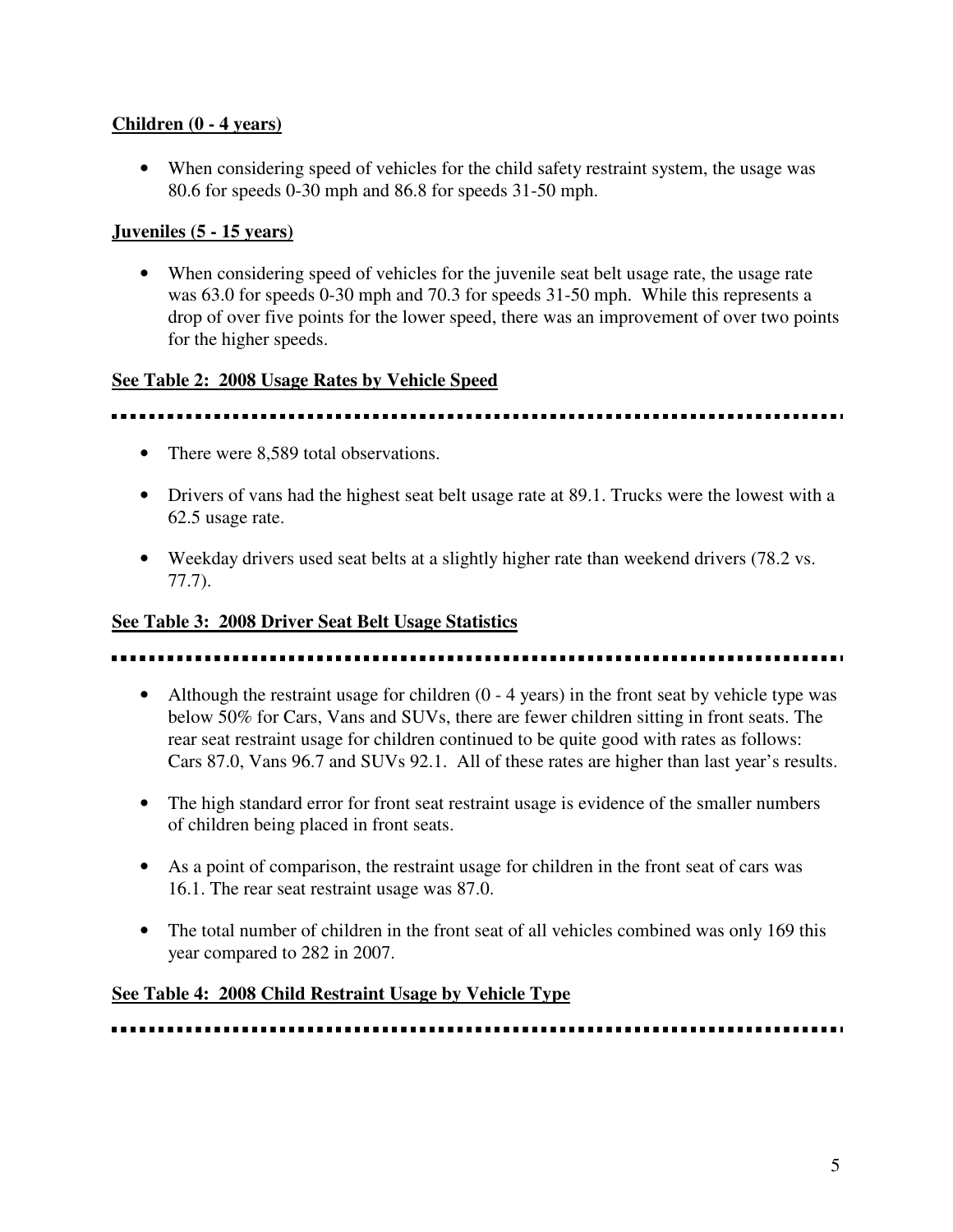- The seat belt usage for juveniles (5 15 years) in the front seat of a car was 68.6, and the rear seat belt usage was 62.7. Although relatively low, these figures represent an improvement over last year.
- Juvenile occupants of vans displayed the highest rate of seat belt usage with 84.5 for front seat passengers and 83.0 for rear seat passengers.

#### **See Table 5: 2008 Juvenile Seat Belt Usage by Vehicle Type**

#### 

- El Paso County had the highest rate of seat belt usage for drivers at 88.5. Yuma County was the lowest at 58.5
- For children in car seats, the county with the highest usage rate was Montrose with 98.7. Mesa County at 98.3 and El Paso with 98.2 were among the counties with the highest usage rates.
- The county with the best usage rate for juveniles was La Plata at 83.6.

#### **See Table 6: 2008 Colorado County Results**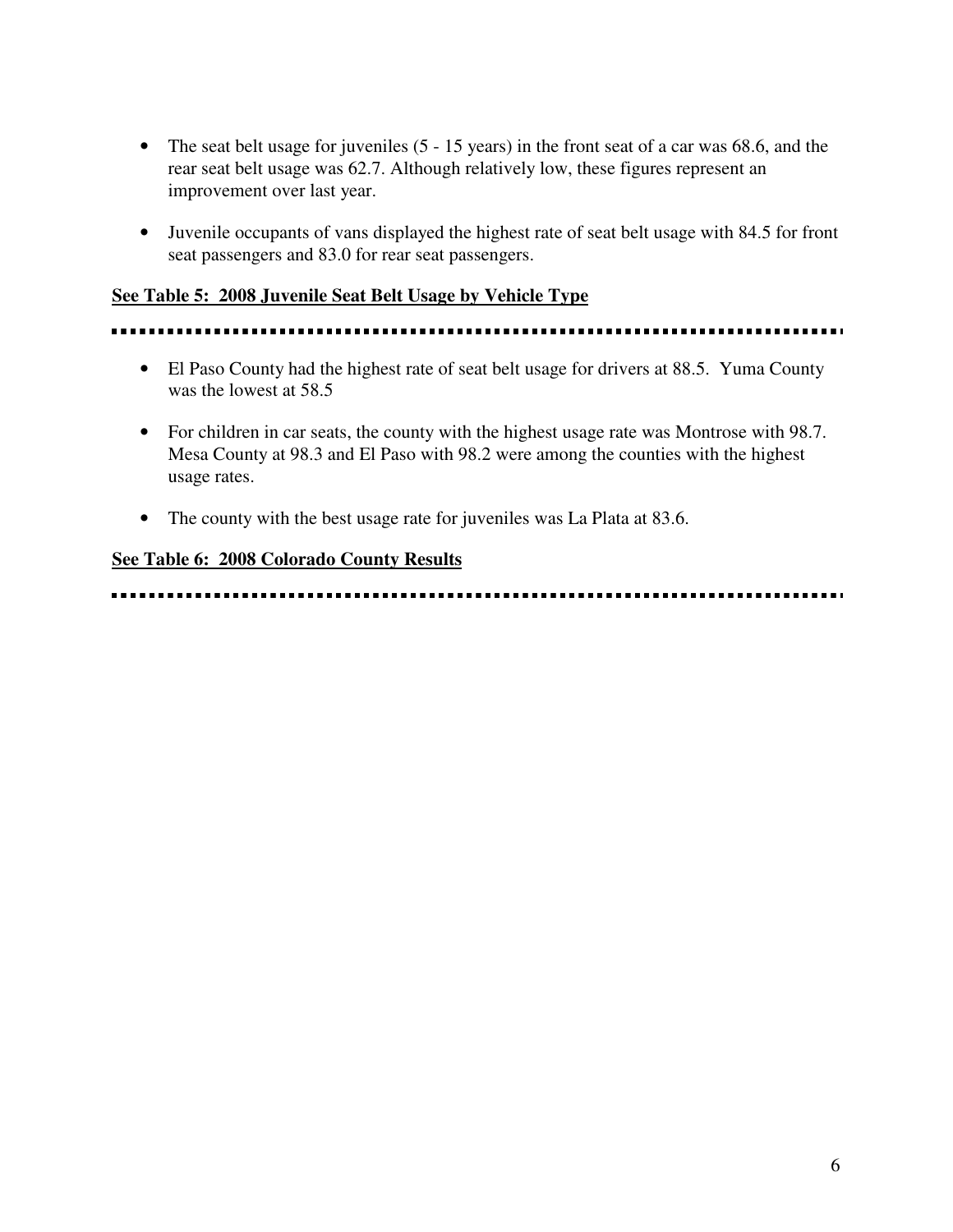| <b>Child</b><br><b>Estimate</b> | No.  | 2007<br><b>Obs Estimate</b> | Frt&Rear Std Err<br>Estimate |        | <b>Child</b><br><b>Estimate</b> | No.<br><b>Obs</b> | 2008<br><b>Estimate</b> | Frt&Rear Std Err<br>Estimate |        |
|---------------------------------|------|-----------------------------|------------------------------|--------|---------------------------------|-------------------|-------------------------|------------------------------|--------|
| Car                             | 1236 | 77.1                        |                              |        | Car                             | 1414              | 83.6                    |                              |        |
| Truck                           | 40   | 64.1                        |                              |        | Truck                           | 33                | 64.7                    |                              |        |
| x-Cab                           | 128  | 84.6                        |                              |        | x-Cab                           | 109               | 77.9                    |                              |        |
| Van                             | 572  | 93.5                        |                              |        | Van                             | 427               | 94.9                    |                              |        |
| <b>SUV</b>                      | 724  | 86.1                        |                              |        | <b>SUV</b>                      | 724               | 91.3                    |                              |        |
| Total                           | 2700 |                             | 0.8313                       | .0072  | Total                           | 2647              |                         | 86.9                         | .0066  |
|                                 |      |                             |                              |        |                                 |                   |                         |                              |        |
| Juvenile                        | No.  | 2007                        | Frt&Rear Std Err             |        | Juvenile                        | No.               | 2008                    | Frt&Rear Std Err             |        |
| <b>Estimate</b>                 |      | <b>Obs Estimate</b>         | Estimate                     |        | <b>Estimate</b>                 | <b>Obs</b>        | <b>Estimate</b>         | Estimate                     |        |
| Car                             | 1997 | 58.9                        |                              |        | Car                             | 2138              | 65.0                    |                              |        |
| Truck                           | 170  | 57.4                        |                              |        | Truck                           | 145               | 52.5                    |                              |        |
| x-Cab                           | 524  | 71.8                        |                              |        | x-Cab                           | 508               | 64.8                    |                              |        |
| Van                             | 1089 | 83.3                        |                              |        | Van                             | 992               | 83.4                    |                              |        |
| <b>SUV</b>                      | 1658 | 75.0                        |                              |        | SUV                             | 1513              | 76.4                    |                              |        |
| Total                           | 5438 |                             | .6969                        | .00662 | Total                           | 5296              |                         | 71.3                         | .00621 |

**TABLE 1: 2007 and 2008 Estimates of Child Restraint and Juvenile Seat Belt Usage** 

|                    | 2007          |                          |       |                    | 2008          |                          |       |
|--------------------|---------------|--------------------------|-------|--------------------|---------------|--------------------------|-------|
| Restraint<br>Usage |               | 95% Confidence Intervals |       | Restraint<br>Usage |               | 95% Confidence Intervals |       |
|                    |               | Lower                    | Upper |                    |               | Lower                    | Upper |
| 83.13              | Child         | 81 7                     | 84.6  | 86.9               | Child         | 85.6                     | 88.2  |
| 69.69              | Juvenile 68.1 |                          | 70.9  | 71.3               | Juvenile 70.1 |                          | 72.6  |

|                      | ----          |                          |       |
|----------------------|---------------|--------------------------|-------|
| Restraint<br>  Usage |               | 95% Confidence Intervals |       |
|                      |               |                          |       |
|                      |               | Lower                    | Upper |
| 86.9                 | Child         | 85.6                     | 88.2  |
| 71.3                 | Juvenile 70.1 |                          | 72.6  |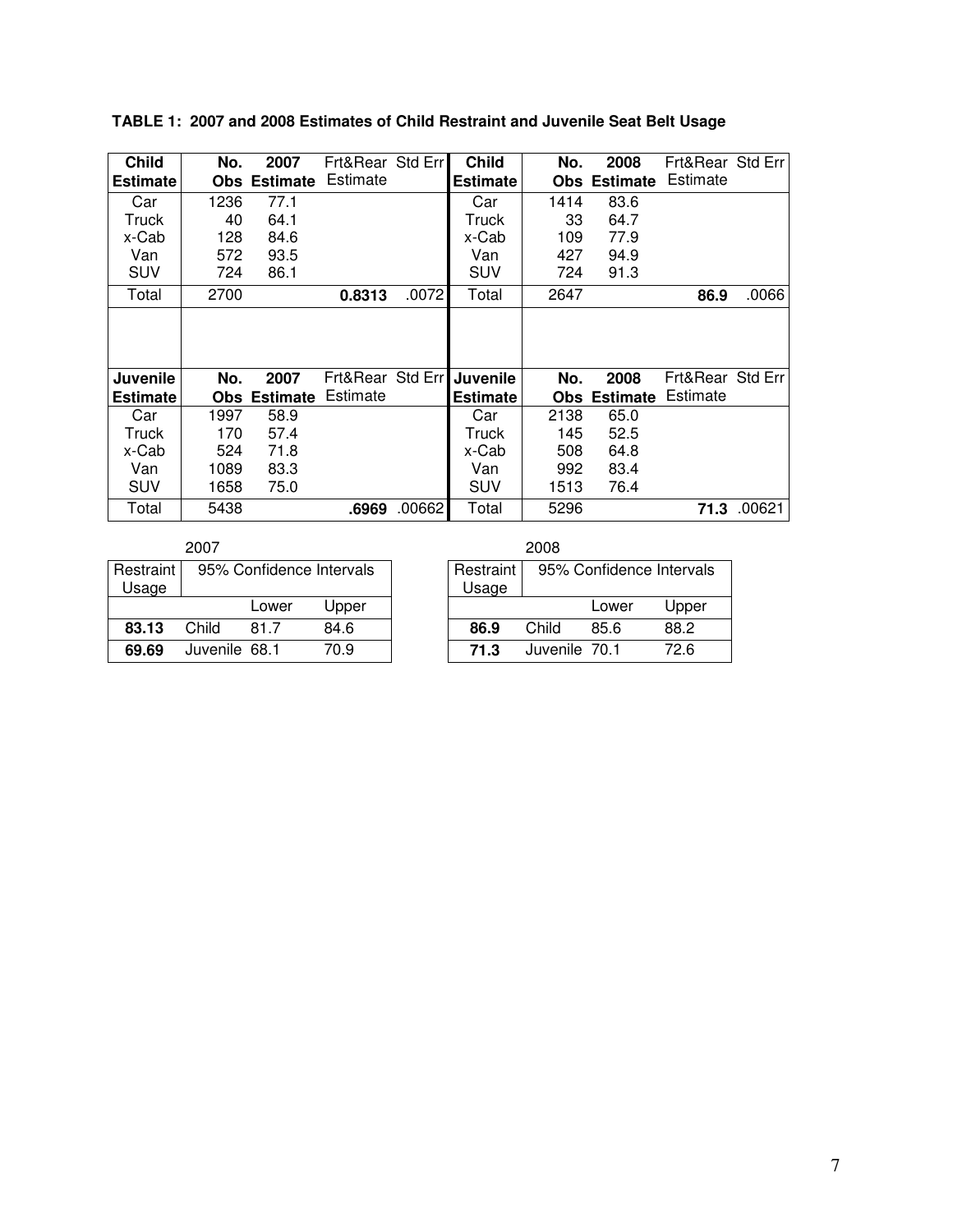#### **TABLE 2: 2008 Usage Rates by Vehicle Speed**

**TABLE 2a: 2008 Child Restraint Usage with Vehicle Speed** 

**Child (0 - 4)** 

| <b>Speed</b>          |                       |
|-----------------------|-----------------------|
| $0 - 30$ MPH          | $31 - 50$ MPH         |
| <b>Estimated Seat</b> | <b>Estimated Seat</b> |
| <b>Belt Use: 80.6</b> | <b>Belt Use: 86.8</b> |
|                       |                       |
| Std Error: 3.6        | Std Error: 1.3        |

**TABLE 2b: 2008 Juvenile Seat Belt Usage with Vehicle Speed Juvenile (5 - 15)** 

| <b>Speed</b>          |                       |
|-----------------------|-----------------------|
| $0 - 30$ MPH          | $31 - 50$ MPH         |
| <b>Estimated Seat</b> | <b>Estimated Seat</b> |
| <b>Belt Use: 63.0</b> | <b>Belt Use: 70.3</b> |
|                       |                       |
| Std Error: 3.4        | Std Error: 1.3        |

#### **TABLE 3: 2008 Driver Seat Belt Usage Statistics**

#### **TABLE 3a: Driver Seat Belt Usage by Weekday and Weekend**

|         | <b>Seat Belt</b><br>Usage | Std<br>Error | Lower<br><b>Confidence Limit</b> | <b>Upper</b><br><b>Confidence Limit</b> |
|---------|---------------------------|--------------|----------------------------------|-----------------------------------------|
| Weekday | 78.2                      | 0.9          | 76.5                             | 79.9                                    |
| Weekend |                           |              | 74.3                             |                                         |

#### **TABLE 3b: Driver Seat Belt Usage by Vehicle Type**

| Vehicle<br>Type | <b>Seat Belt</b><br><b>Estimate</b> | <b>Std</b><br>Error | Lower<br><b>Confidence Limit</b> | <b>Upper</b><br><b>Confidence Limit</b> |
|-----------------|-------------------------------------|---------------------|----------------------------------|-----------------------------------------|
| Car             | 76.0                                | 0.9                 | 74.1                             | 77.8                                    |
| <b>Truck</b>    | 62.5                                | 2.8                 | 56.9                             | 68.2                                    |
| Ex-Cab          | 65.2                                | 1.9                 | 61.4                             | 68.9                                    |
| Van             | 89.1                                | 1.1                 | 86.9                             | 91.4                                    |
| <b>SUV</b>      | 83.7                                | 1.2                 | 81.4                             | 86.0                                    |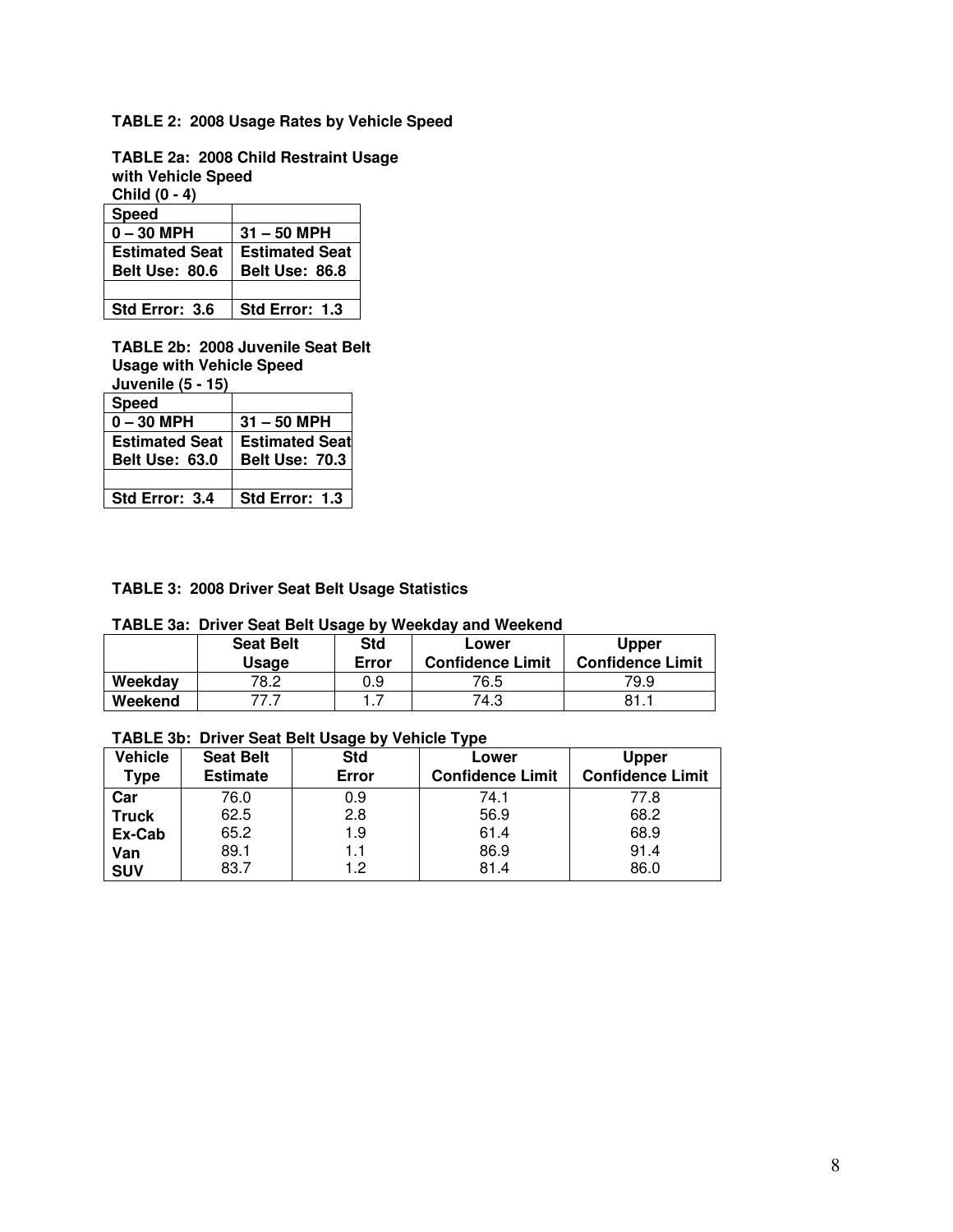#### **TABLE 4: 2008 Child Restraint Usage by Vehicle Type**

|              | . <b></b> .      |            |                         |                         |  |  |  |  |
|--------------|------------------|------------|-------------------------|-------------------------|--|--|--|--|
| Vehicle      | <b>Seat Belt</b> | <b>Std</b> | Lower                   | <b>Upper</b>            |  |  |  |  |
| Type         | <b>Estimate</b>  | Error      | <b>Confidence Limit</b> | <b>Confidence Limit</b> |  |  |  |  |
| Car          | 16.1             | 3.7        | 8.56                    | 23.6                    |  |  |  |  |
| <b>Truck</b> | 65.3             | 9.2        | 46.5                    | 84.2                    |  |  |  |  |
| Ex-Cab       | 54.3             | 10.4       | 32.9                    | 75.7                    |  |  |  |  |
| Van          | 40.0             | 10.2       | 18.4                    | 61.6                    |  |  |  |  |
| <b>SUV</b>   | 37.5             | 9.6        | 17.7                    | 57.3                    |  |  |  |  |
|              |                  |            |                         |                         |  |  |  |  |

**TABLE 4a: Front Seat Child Restraint Usage by Vehicle Type** 

#### **TABLE 4b**: **Rear Seat Child Restraint Usage by Vehicle Type**

| Vehicle      | <b>Seat Belt</b> | <b>Std</b> | Lower                   | <b>Upper</b>            |
|--------------|------------------|------------|-------------------------|-------------------------|
| Type         | <b>Estimate</b>  | Error      | <b>Confidence Limit</b> | <b>Confidence Limit</b> |
| Car          | 87.0             | 1.3        | 84.4                    | 89.7                    |
| <b>Truck</b> | No Rear Seat     |            |                         |                         |
| Ex-Cab       | 87.0             | 4.2        | 78.5                    | 95.5                    |
| Van          | 96.7             | 1.2        | 94.3                    | 99.1                    |
| <b>SUV</b>   | 92.1             | 2.3        | 87.6                    | 96.6                    |
|              |                  |            |                         |                         |

#### **TABLE 5: 2008 Juvenile Seat Belt Usage by Vehicle Type**

| TABLE 58. FIGHT SEAT JUVENIE SEAT BEIT USAGE BY VEHICLE TYPE |                  |            |                         |                         |  |  |
|--------------------------------------------------------------|------------------|------------|-------------------------|-------------------------|--|--|
| <b>Vehicle</b>                                               | <b>Seat Belt</b> | <b>Std</b> | Lower                   | <b>Upper</b>            |  |  |
| Tvpe                                                         | <b>Estimate</b>  | Error      | <b>Confidence Limit</b> | <b>Confidence Limit</b> |  |  |
| Car                                                          | 68.6             | 1.7        | 65.4                    | 71.9                    |  |  |
| <b>Truck</b>                                                 | 56.2             | 3.3        | 49.5                    | 62.8                    |  |  |
| Ex-Cab                                                       | 59.4             | 3.2        | 53.1                    | 65.8                    |  |  |
| Van                                                          | 84.5             | 2.1        | 80.3                    | 88.8                    |  |  |
| <b>SUV</b>                                                   | 78.9             | 1.4        | 76.1                    | 81.7                    |  |  |

**TABLE 5a: Front Seat Juvenile Seat Belt Usage by Vehicle Type** 

#### **TABLE 5b: Rear Seat Juvenile Seat Belt Usage by Vehicle Type**

| <b>Vehicle</b> | <b>Seat Belt</b> | <b>Std</b> | Lower                   | <b>Upper</b>            |
|----------------|------------------|------------|-------------------------|-------------------------|
| Type           | <b>Estimate</b>  | Error      | <b>Confidence Limit</b> | <b>Confidence Limit</b> |
| Car            | 62.7             | 1.5        | 59.6                    | 65.7                    |
| <b>Truck</b>   | No Rear Seat     |            |                         |                         |
| Ex-Cab         | 62.8             | 3.6        | 62.8                    | 77.2                    |
| Van            | 83.0             | 1.8        | 83.0                    | 90.0                    |
| <b>SUV</b>     | 72.2             | 3.3        | 72.2                    | 85.2                    |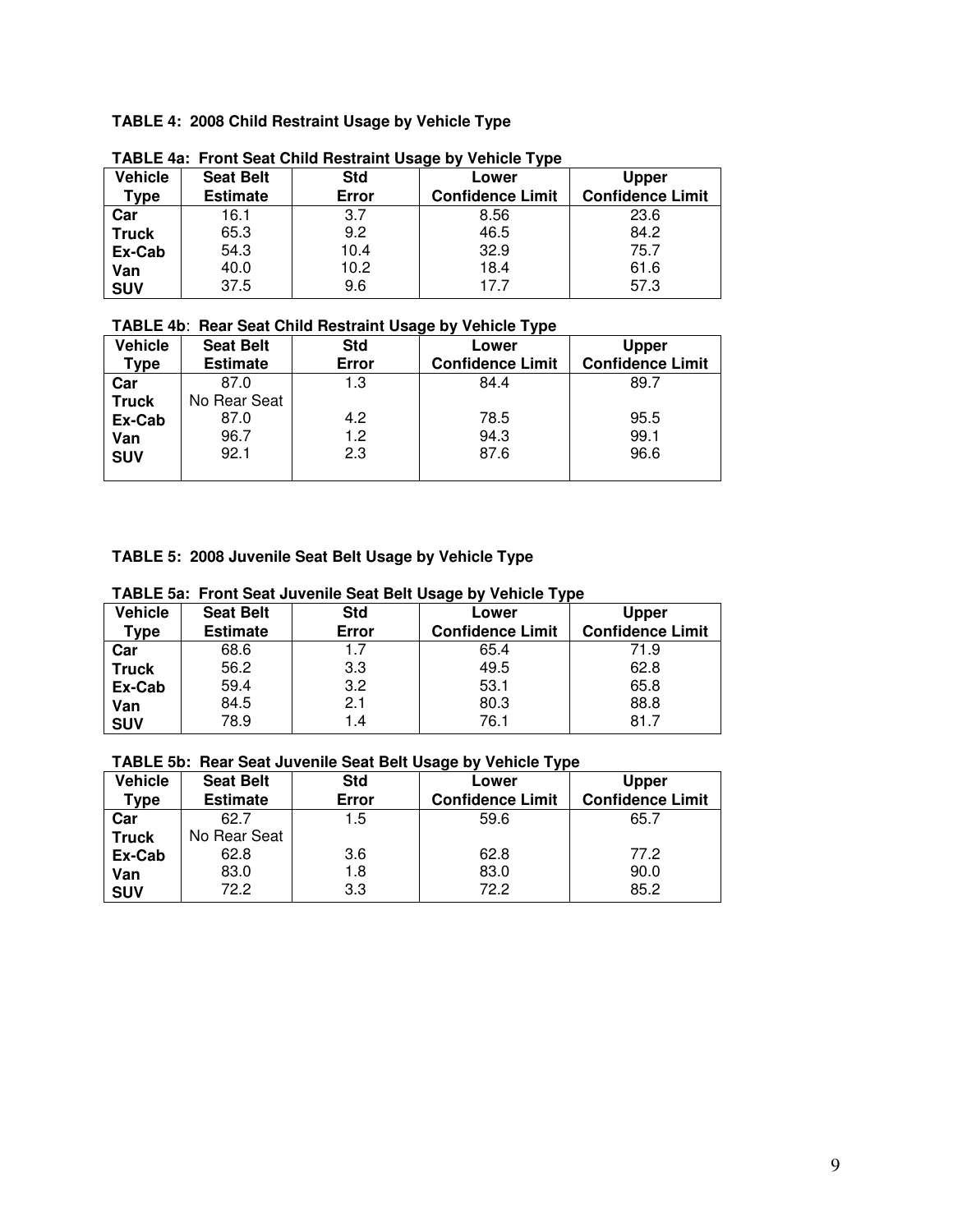**Table 6. 2008 Colorado County Results (95% Confidence Intervals)** 

|                   | <b>Seat Belt</b> | <b>Std</b> | Lower                   | <b>Upper</b>            |
|-------------------|------------------|------------|-------------------------|-------------------------|
| <b>Counties</b>   | <b>Estimate</b>  | Error      | <b>Confidence Level</b> | <b>Confidence Level</b> |
| <b>Adams</b>      | 70.0             | 2.4        | 65.0                    | 75.0                    |
| Arapahoe          | 79.8             | 2.5        | 74.7                    | 84.8                    |
| <b>Boulder</b>    | 75.4             | 1.8        | 71.7                    | 79.1                    |
| <b>Denver</b>     | 80.5             | 2.0        | 76.5                    | 84.4                    |
| <b>Douglas</b>    | 82.3             | 1.9        | 78.2                    | 86.4                    |
| <b>El Paso</b>    | 88.5             | 1.3        | 85.9                    | 91.1                    |
| <b>Fremont</b>    | 73.6             | 4.3        | 63.9                    | 83.4                    |
| <b>Jefferson</b>  | 80.0             | 2.0        | 76.1                    | 84.0                    |
| <b>Kit Carson</b> | 70.6             | 4.6        | 60.2                    | 81.0                    |
| La Plata          | 77.8             | 2.6        | 71.9                    | 83.8                    |
| Larimer           | 76.8             | 2.0        | 72.7                    | 80.8                    |
| <b>Las Animas</b> | 60.1             | 3.3        | 52.7                    | 67.6                    |
| <b>Mesa</b>       | 79.5             | 2.6        | 74.0                    | 85.0                    |
| <b>Moffat</b>     | 71.1             | 2.5        | 65.4                    | 76.8                    |
| <b>Montrose</b>   | 75.4             | 4.3        | 65.6                    | 85.2                    |
| <b>Pueblo</b>     | 76.1             | 1.6        | 72.8                    | 79.5                    |
| <b>Rio Grande</b> | 71.3             | 4.5        | 61.0                    | 81.6                    |
| <b>Summit</b>     | 80.4             | 1.9        | 76.2                    | 84.6                    |
| Weld              | 79.4             | 3.8        | 71.4                    | 87.4                    |
| Yuma              | 58.5             | 10.2       | 35.4                    | 81.6                    |

**Table 6a. Drivers Wearing Seat Belts**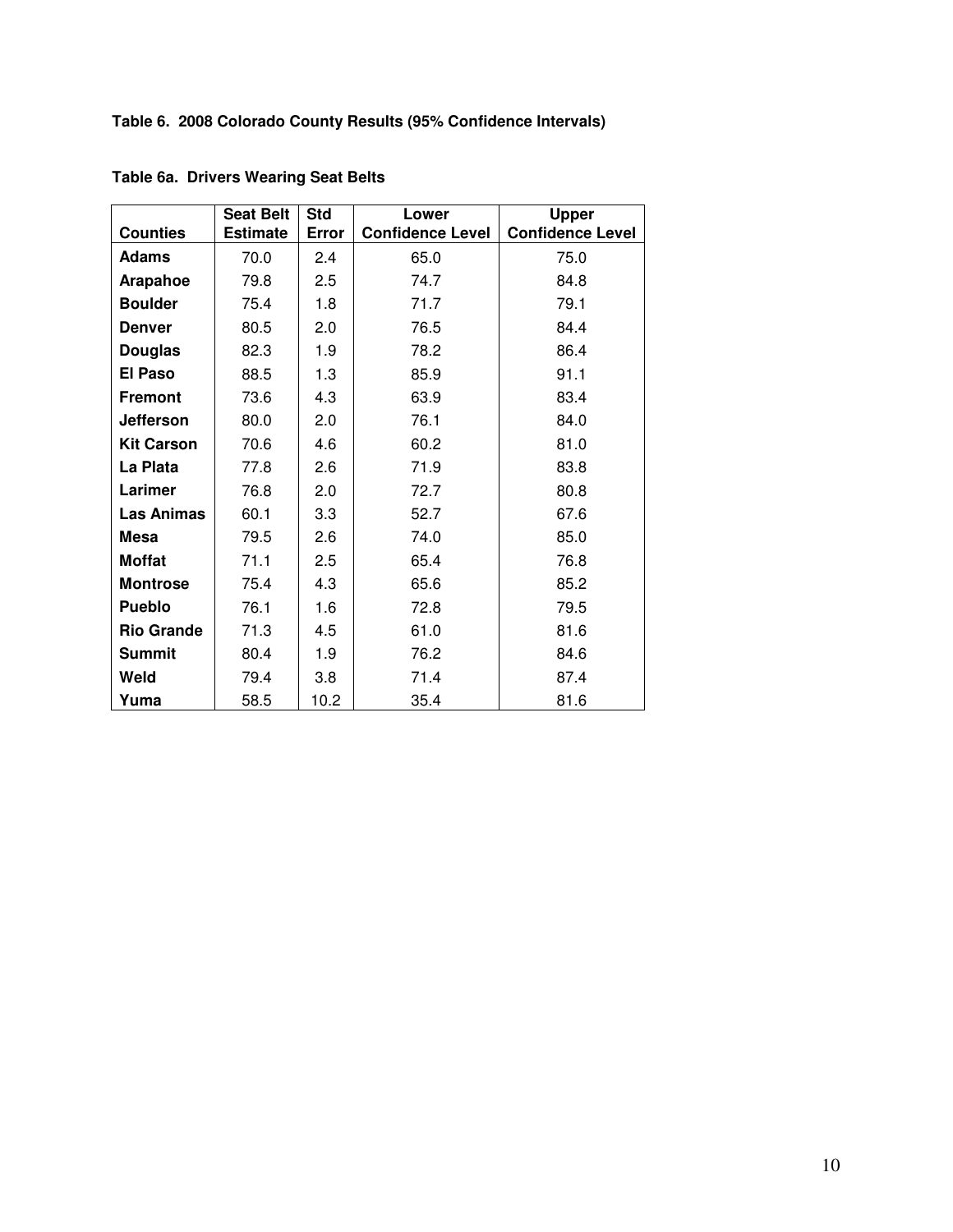|                   | <b>Seat Belt</b> | <b>Std</b> | Lower                   | <b>Upper</b>            |
|-------------------|------------------|------------|-------------------------|-------------------------|
| <b>Counties</b>   | <b>Estimate</b>  | Error      | <b>Confidence Limit</b> | <b>Confidence Limit</b> |
| <b>Adams</b>      | 77.0             | 3.6        | 69.5                    | 84.5                    |
| Arapahoe          | 73.2             | 5.3        | 62.5                    | 83.9                    |
| <b>Boulder</b>    | 84.7             | 2.2        | 80.2                    | 89.3                    |
| <b>Denver</b>     | 80.6             | 5.8        | 68.9                    | 92.2                    |
| <b>Douglas</b>    | 71.5             | 5.0        | 60.7                    | 82.2                    |
| <b>El Paso</b>    | 98.2             | 0.8        | 96.6                    | 99.8                    |
| <b>Fremont</b>    | 85.6             | 2.7        | 78.9                    | 92.3                    |
| <b>Jefferson</b>  | 89.1             | 2.8        | 83.4                    | 94.8                    |
| <b>Kit Carson</b> | 84.2             | 5.4        | 71.4                    | 97.0                    |
| La Plata          | 85.5             | 4.5        | 75.2                    | 95.7                    |
| Larimer           | 87.1             | 2.0        | 83.1                    | 91.2                    |
| <b>Las Animas</b> | 85.7             | 1.6        | 81.9                    | 89.5                    |
| Mesa              | 98.3             | 1.6        | 94.9                    | 99.9                    |
| <b>Moffat</b>     | 94.1             | 3.5        | 86.2                    | 99.9                    |
| <b>Montrose</b>   | 98.7             | 1.1        | 90.1                    | 99.9                    |
| <b>Pueblo</b>     | 92.9             | 1.8        | 89.0                    | 96.7                    |
| <b>Rio Grande</b> | 80.1             | 17.7       | 36.9                    | 99.9                    |
| <b>Summit</b>     | 95.0             | 2.0        | 90.4                    | 99.6                    |
| Weld              | 84.1             | 3.3        | 77.1                    | 91.2                    |
| Yuma              | 66.8             | 6.0        | 53.1                    | 80.5                    |

**Table 6b. Front Seat and Rear Seat Combined (Child 0-4)**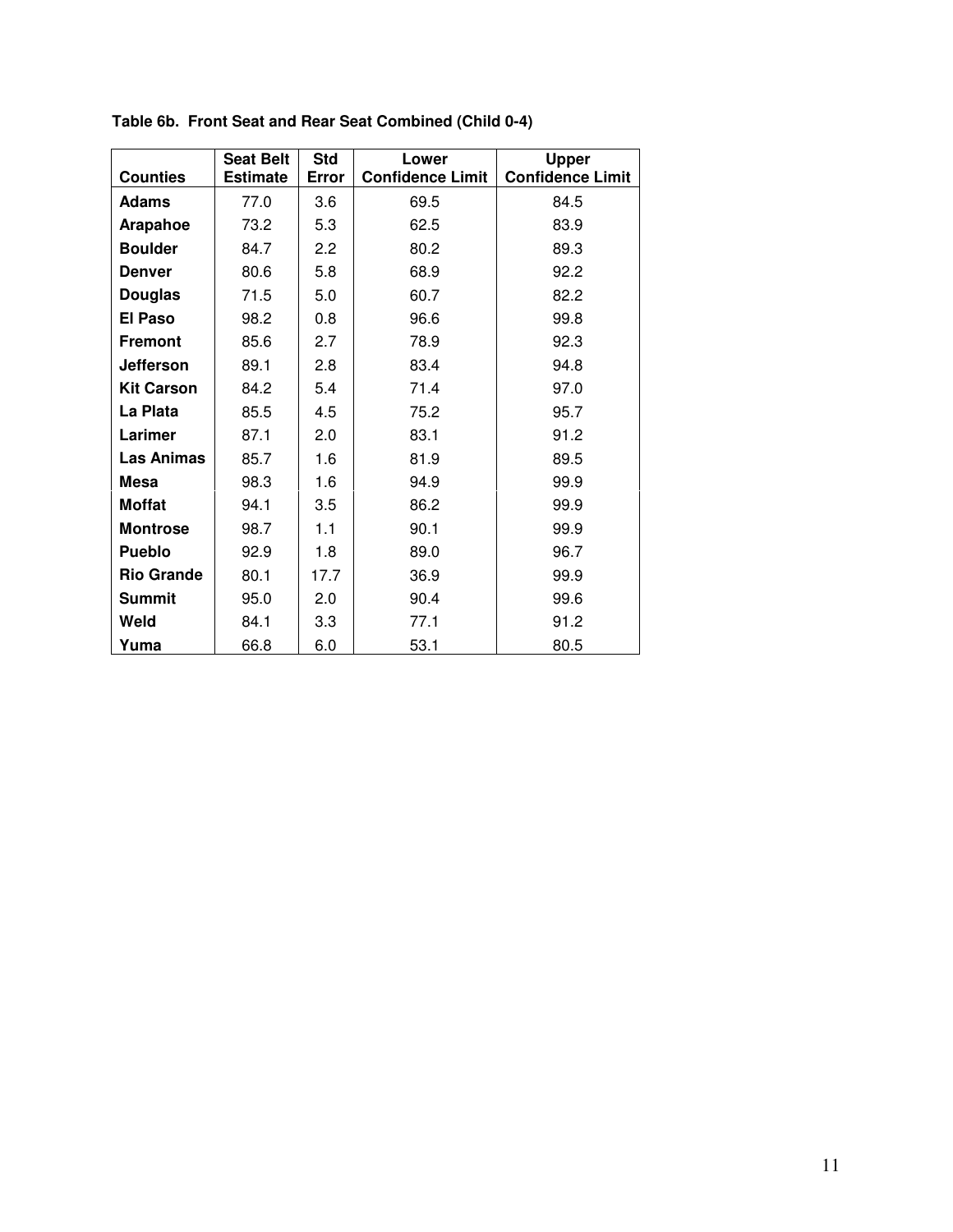|                   | <b>Seat Belt</b> | <b>Std</b> | Lower                   | <b>Upper</b>            |
|-------------------|------------------|------------|-------------------------|-------------------------|
| <b>Counties</b>   | <b>Estimate</b>  | Error      | <b>Confidence Limit</b> | <b>Confidence Limit</b> |
| <b>Adams</b>      | 63.4             | 5.7        | 51.8                    | 75.0                    |
| Arapahoe          | 62.3             | 3.5        | 55.9                    | 69.9                    |
| <b>Boulder</b>    | 65.0             | 3.5        | 57.8                    | 72.2                    |
| <b>Denver</b>     | 61.9             | 1.9        | 58.0                    | 65.8                    |
| <b>Douglas</b>    | 68.8             | 4.0        | 60.3                    | 77.2                    |
| <b>El Paso</b>    | 77.6             | 1.7        | 74.2                    | 80.9                    |
| <b>Fremont</b>    | 67.4             | 2.8        | 60.9                    | 73.8                    |
| <b>Jefferson</b>  | 74.7             | 3.0        | 68.8                    | 80.7                    |
| <b>Kit Carson</b> | 59.2             | 4.9        | 48.3                    | 70.2                    |
| La Plata          | 83.6             | 2.3        | 78.4                    | 88.8                    |
| Larimer           | 73.1             | 3.6        | 65.7                    | 80.5                    |
| <b>Las Animas</b> | 55.9             | 7.2        | 39.8                    | 72.1                    |
| Mesa              | 72.2             | 2.8        | 66.4                    | 78.1                    |
| <b>Moffat</b>     | 72.0             | 3.5        | 64.1                    | 79.9                    |
| <b>Montrose</b>   | 76.5             | 5.9        | 63.1                    | 89.9                    |
| <b>Pueblo</b>     | 63.5             | 3.6        | 56.0                    | 71.1                    |
| <b>Rio Grande</b> | 71.2             | 8.3        | 52.5                    | 90.0                    |
| <b>Summit</b>     | 70.6             | 2.2        | 65.7                    | 75.4                    |
| Weld              | 67.5             | 4.9        | 57.3                    | 77.7                    |
| Yuma              | 64.5             | 9.0        | 43.8                    | 85.2                    |

**Table 6c. Front Seat and Rear Sear Combined (Juvenile 5-15)**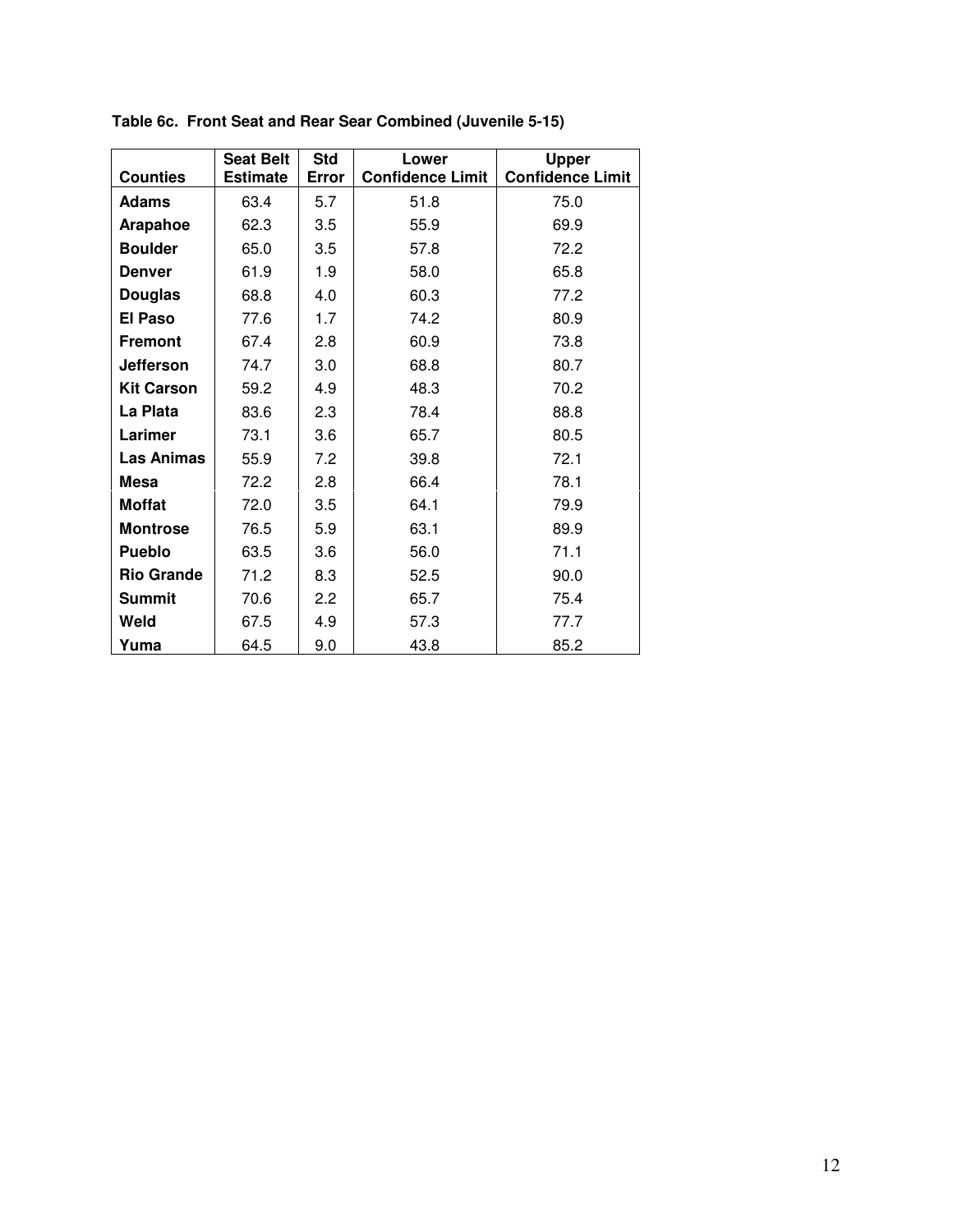# **CONCLUSIONS**

The 2008 child/juvenile study shows that the overall results are slightly better than in 2007. The seat belt and restraint system usage is higher for children in the combined front and rear seats for all vehicle types, except for the X-cabs. The absolute numbers of children in the front seat is continuing to decline; however, the rates of usage of child restraint safety systems range from 16.1 to 65.3.

A similar observation can be made with the juvenile seat belt usage. Small improvements can be seen in most parameters for juveniles in the front seat. Likewise, in the case of the rear seat juvenile seat belt usage, the overall rate was higher in 2008 at 71.3 compared to 69.6 in 2007.

Caution should be used when reviewing the tables. If the standard error on any statistic (estimate of seat belt or child restraint usage) is greater than 5.0, in general, the number of observations of restraint or seat belt usage is too small to make the usage estimate significant. These smaller sample sizes lead to larger sampling errors. There are some situations in this year's survey where this is a concern. For example, for children (0 - 4 years) in the front seat of a truck, as shown in Table 4a, the estimate of usage is 65.3 and the standard error is 9.2. All vehicle types except cars have a standard error that is even higher for front seat safety restraint systems. These errors are so large as to put the estimate of seat belt usage in question. Most likely the error comes from small sample sizes and normal sampling errors that are inherent in survey sampling. These results in and of themselves are not in error since it is very likely that most drivers are placing children in the rear seat, and therefore fewer children are observed in the front seat of cars.

Overall, the results for juveniles (5 -15 years) are not as consistent as those for children (0 - 4 years) or adults. While parents are being reasonably responsible by securing young children in car seats, they are not taking similar precautions to ensure the safety of juveniles. While law enforcement can be expected to help improve seat belt usage rates, there is clearly a need to continue educational efforts focusing upon the safety of the juvenile occupants of vehicles.

The county data for drivers observed is fairly consistent with the more urban counties generally having higher usage rates than rural counties. Similar correlations for the combined front and rear seat usage of child safety restraint systems were not as strong as some of the rural counties had very high usage rates (Examples: Montrose = 98.7; Summit = 95.0).

Juvenile seat belt usage across the 20 counties was generally low and tightly grouped. The urban versus rural comparison did not hold with the highest rate of 83.6 in La Plata County. Denver County was among the lowest at 61.9 and only slightly higher than the 59.2 of Kit Carson County.